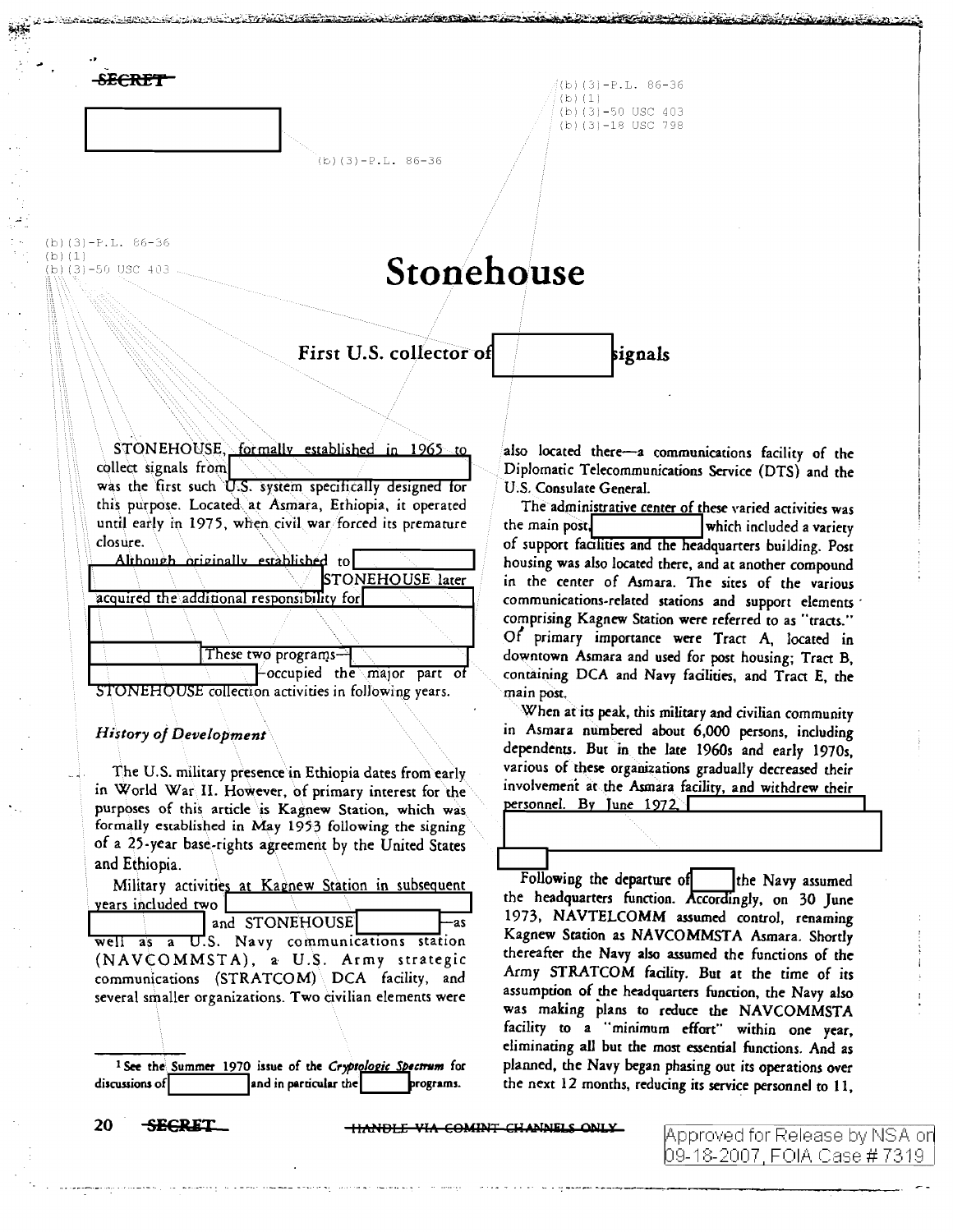and its contractor representatives to about 30. The DTS facility was also closed in this period.

While the Navy was phasing ouc ics operacions, Tract A was turned over to the Ethiopian Government, and subsequently used by the Echiopian Navy. At the same time, Tract E was divided inco two sections by a chainlink fence. The smaller section at the north end of this Tract was retained for U.S. Navy use; the remainder was taken over by the Ethiopian Army's Second Division.

Following chis reduccion of Navy personnel and involvement in Asmara, and the already sharply reduced Army effort, STONEHOUSE, with  $\int$  and  $\int$  became the largest U.S.

organization in Asmara. With a corresponding reduction of military support facilities, the STONEHOUSE activity, of necessity, initiaced programs to become self. sufficient. By mid-January 1975, most of the problems had been overcome, and the facility was ready to operate independent of outside logistical support. This operation, however, was to be a short one. Civil war broke out in and around Asmara on 31 January 1975, local conditions deteriorated quickly, and STONEHOUSE did not resume operations thereafter.

 $(b)(3)-P.L. 86-36$ 

### *Closure of the STONEHOUSE Facility*

With the onset of civil war, most dependents were sent home as quickly as possible; those remaining took up temporary residence at the consulate, and at the STONEHOUSE facility itself. While awaiting official permission to close the facility, the operations personnel made tentative plans to phase out STONEHOUSE.

First actions were directed coward the protection of classified systems and materials. Three types of cryptographic equipment- $K/W-7s$ ,  $KG-13s$ , and KW-26s-as well as some one-time pads, were the first to receive attention. The KW- $26s$  were no longer in use, and permission to destroy them was requested of and granted by NSA. The  $KW-7s$ , for use in a special operation called Project operation called Project that purpose. The KG-13s were also retained for operation in the STONEHOUSE communications center. Other cryptographic equipment and materials not in use were moved for temporary storage to the Consulate General's facilities.

Project | I presented special problems, particularly during the critical period immediately preceding the outbreak of hostilities. It required totally reliable communications between utility of the But the usual circuits

considered *a*dequate or reliable for these purposes, particularly since portions of their routing were over the

 $\sim$  . In the component of the contract of the contract of the contract of the contract of the contract of the contract of

 $(b)(3)-P.L. 86-36$ <br>(b)(1)

..

(b)(1) Ili\"ltBLE Vl/1 E8MIPJT Elll~~liJ..i O~JJ .. Y **£E€R:E'f** 21

were not

-------~---

same communications links. Failure of one of these  $\ln k$ s-a distinct posssibility should war break out-would result in the loss of all circuits. Another circuit, using routes independent of those of the primary circuits, was subsequently devised to provide backup communications. This backup circuit went from STONEHOUSE to the consulate over leased lines provided by the Imperial Board of Telecommunications of Ethiopia (IBTE), and from there to the U.S. Embassy in Addis Ababa over a dedicated channel of the IBTE microwave link. From a terminal on the Embassy grounds the circuit went by satellite to the U.S. Installation of this circuit was completed during the last week in January, just previous to the outbreak of fighting.

(b)(3)-P.L. 86-36  $(b)(1)$ 

Within a matter of days after the civil war began, the consulate's IBTE circuit to Addis Ababa failed, and the newly installed standby circuit for and the state of was put newly installed standby circuit for into use as its main circuit. In time, the STONEHOUSE communications center was also phased out, and this backup circuit became the main one for that facility also. Other circuits from STONEHOUSE were terminated, and it was susequently requested, and permission was granted by NSA, to destroy all remaining cryptographic equipment and materials except the  $KW-7s$ , at that time in use on the consulate's circuit.

In addition to the materials and equipment in the communications center, all other classified material was also destroyed. Files, manuals, reference materials, technical documents, tapes, etc., were all destroyed, as were all other classified materials which might provide insight into the STONEHOUSE mission or operations.

The next step was to compile a list of all other equipment at the station, in priority order, that was to be either salvaged or destroyed, and, where appropriate, to begin the tedious job of preparing it for shipment back to the U.S. Over 100 crates were packed with operations items, and then attention was turned to personal goods. (During this period, the facility ran out of packing. material for the operations equipment and materials, and more had to be ordered and shipped from the U.S. by air at considerable expense.) All available vehicles, including the school bus and ambulance, were used to transport household items to the STONEHOUSE facility for safekeeping, as thievery was by then a serious problem. Later, the operations equipment and household goods, along with other personal possessions, were shipped by a local company to the airport in Addis Ababa for transportation back to the U.S.

Evacuation of operations personnel followed, and by 21 February only eight remained in Asmara -three from NSA and five from contractors. They stayed to handle the remaining packing, crating, and transportation matters,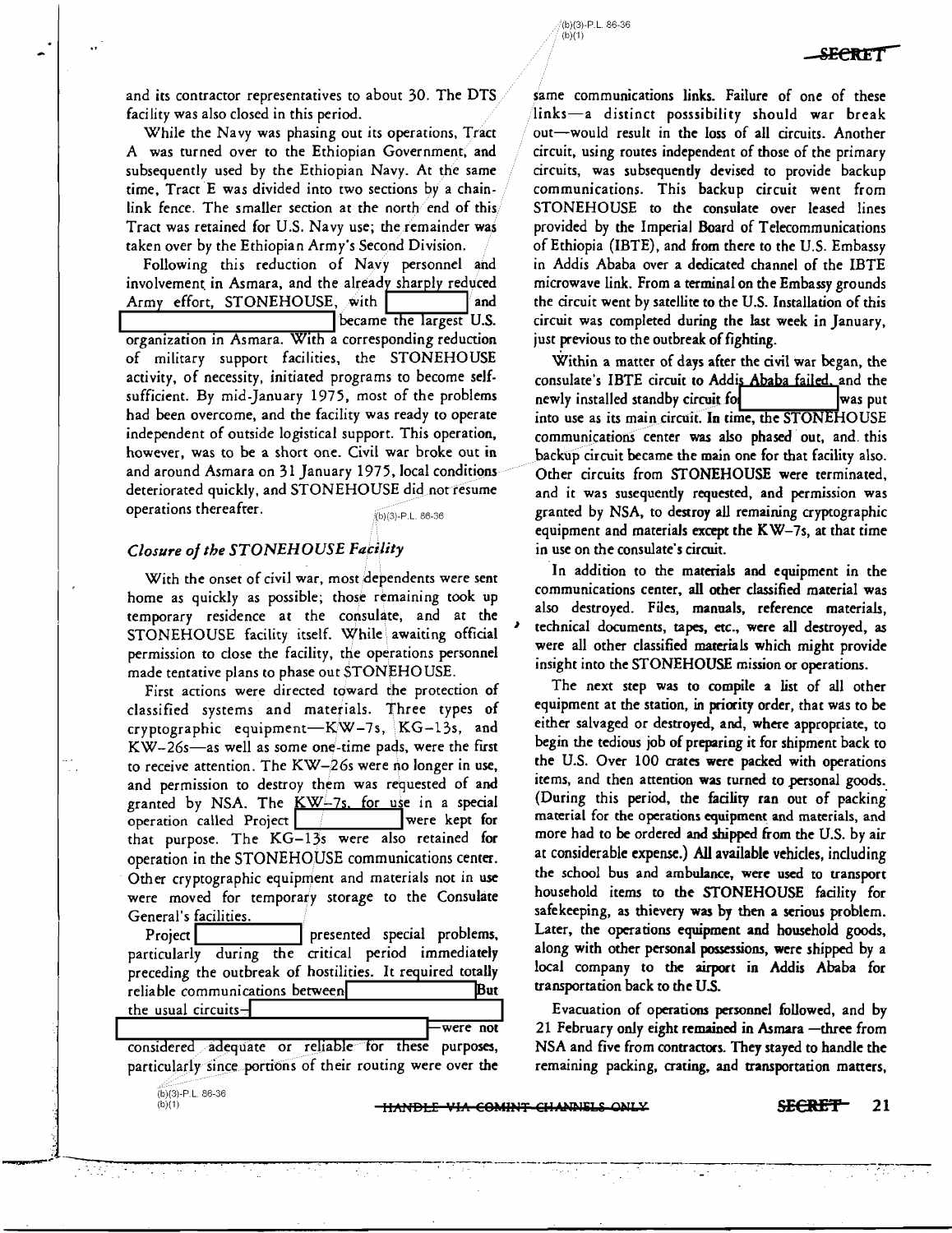



## STONEHOUSE Facility

and other functions necessary to close the STONEHOUSE facility. Equipment, components, spare parts, racks-everything possible--were packed and shipped back to the U.S. By the time the job was finished, most of what NSA had requested was in fact salvaged and returned.

Official authorization to close STONEHOUSE permanently and to evacuate all personnel was granted on 23 February, and all except three contractor representatives had departed for Addis Ababa by 4 March, when STONEHOUSE was officially disestablished. These three persons-a radio operator, a teletype repairman, and a doctor-remained behind, at the request of the Consul General, to support remaining State Deparcment and Navy personnel. The other operations personnel, who had previously left Asmara for Addis Ababa, remained there for about a month, insuring the shipment of technical materials, and the repacking and shipment of personal items.

Except for the doctor, who remained until the end of June, the last Agency and contractor personnel had departed Asmara by the end of April, by which time all remaining property-both government and personal-had been relocated elsewhere or destroyed. STONEHOUSE, after ten years of operation, had ceased to exist.

#### *Lessons Learned from the STONEHOUSE Closure*

A number of lessons were learned from the hasty, premature closing of the facility, and from the climate in which it was closed, associated, as it was, with the dangers and confusion of civil war. Lessons learned by the persons directly involved, and by those supporting it at NSA, ranged from major ones (no useful contingency plan for the rapid evacuation of the STONEHOUSE facility) to relatively minor, but bothersome, ones.